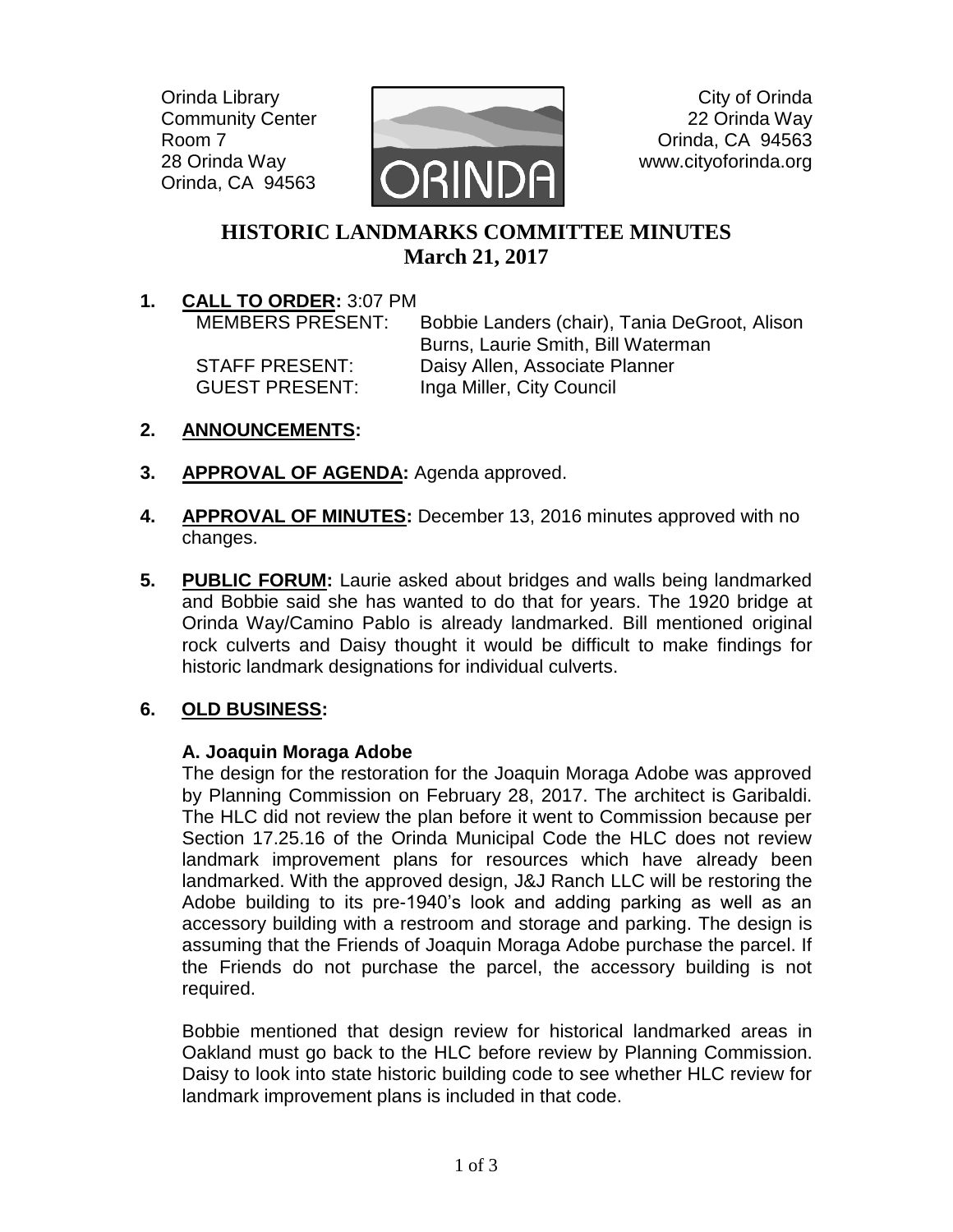### **B. RailRoad Trestle Post at Senior Village and Cleary Lamp Post**

Daisy is checking with Finance Department on usual financing is for a plaque, in particular whether it is okay to use money from the city's General Fund for a small plaque. Bobbie suggested composite instead of metal. The material needs to weather well. Laurie will call Terry Murphy at the Orinda Historical Society.

#### **C. Orinda Theatre Historic Landmark Designation**

Bill presented a possible email that he would send to Julie Davis, representative owner of the Orinda Theatre property regarding potential landmarking of that property. The email suggests placement of a plaque at the theatre. The group was in support of this idea and suggested a few edits to the email.

#### **D. BART Wayfinding Project**

Daisy reported that the city had restarted the project under project manager Daniel Chavarria (Associate Engineer). The city plans to bid out the project in the next couple of months with construction planned in the summer. The city is simultaneously working on the ADA ramp from Theatre Square and will not construct both projects at the same time. Alison has a photo of the old Orinda school (current community center), she brought 4 originals from the Historical Society. Additionally, Bill Simpson donated a photo of the community park and at this point the city has all required photographs to accompany the text on the wayfinding totems.

#### **E. Orinda Village**

We talked about the potential for historic landmarking in the Village area. The Phairs building, 1920 bridge and Orinda Community Center are the only current landmarks in the Village. The group discussed additional buildings for consideration: the Antique Shop (first Orinda firehouse), Orinda Motor's (former Orinda Riding Academy) and Casa Verana (now an office building at the corner of Orinda Way/Camino Pablo). Daisy has information on property ownership. Alison thought to ask the Rotary and Bill suggested the Chamber of Commerce and thought about having a meeting to introduce the property owners to each other. Before the group moves forward with this idea, Daisy will check on any Brown Act restrictions related to this type of meeting.

The Urban Land Institute was hired by the city to meet with stakeholder groups and conduct a two-day intensive design charrette regarding the future of Orinda's downtown. ULI will be presenting ideas on April 11<sup>th</sup> for revitalizing the downtown. The HLC would like to send a letter to ULI and to the City Council expressing that the plan for downtown should address issues of historic significance of buildings especially in the Village. Daisy will ask the Planning Director the best way to prepare and submit this letter. A special committee meeting may be necessary. Tania said that we could stress that we are open to all levels of restoration (preservation, renovation, and adaptive reuse). We at least would like to preserve the building